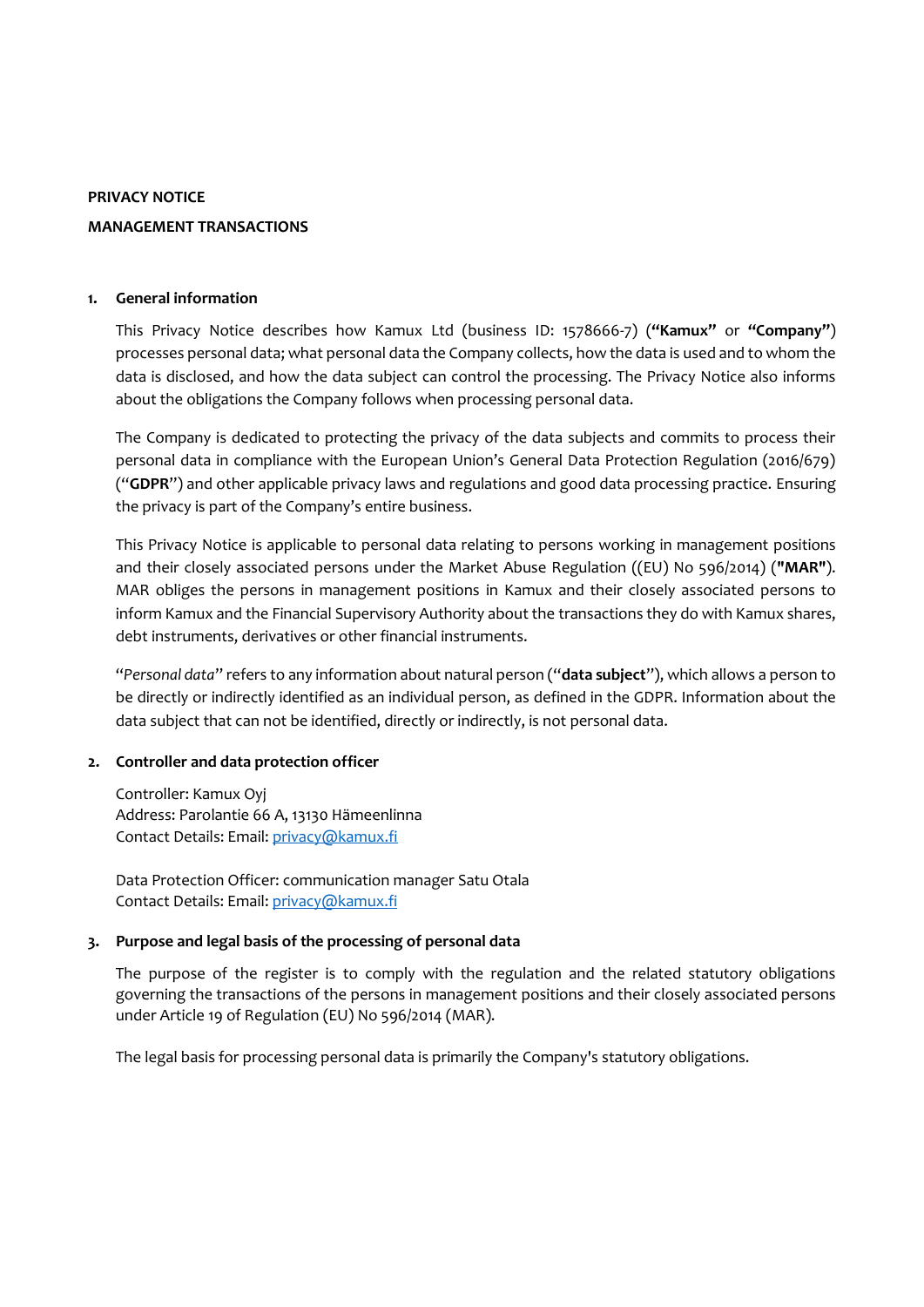## **4. Personal data processed and sources of information**

The Company collects and processes only personal data which is relevant and necessary for the purposes outlined in this Privacy Notice.

### **We collect the following categories of data:**

| Categories of personal data                                          | <b>Examples of personal data</b>                                                                                                                                               |
|----------------------------------------------------------------------|--------------------------------------------------------------------------------------------------------------------------------------------------------------------------------|
| Contact information                                                  | First name, last name and maiden name, address,<br>phone numbers, email address.                                                                                               |
| Identify information                                                 | Date of birth, national identity number, nationality.                                                                                                                          |
| Contact information of the contact person                            | First name, last name, address, email address and<br>phone number of the authorized person or contact<br>person.                                                               |
| Information on the status of the data subject                        | Starting date of the manager status or closely<br>associated person status, the position of the<br>manager.                                                                    |
| Information on the closely associated persons<br>of the data subject | The basis for being a closely associated person.                                                                                                                               |
| Other information collected under the article 19<br>of the MAR       | Transaction notifications, description and identifier<br>of financial instrument and the price and volume of<br>the transaction or transactions received by the<br>controller. |

Primarily, personal data is collected from data subjects, i.e. from persons in management position and their closely associated persons, and possibly from their authorized persons and contact persons. Personal data can also be collected from public sources such as a trade register.

# **5. Retention of the personal data**

The Company will retain the personal data for as long as is necessary to fulfil the purposes outlined in the Privacy Notice unless a longer retention period is required by law (for example regarding obligations and responsibilities related to special legislation, accountancy or reporting) or unless the Company needs the information for drafting or presenting a claim or for a legal defence or for resolving a dispute of a similar nature.

Information considering the person in the management, his/her closely associated persons or contact person, are retained as long as the person concerned is in the management position. Information about the closely associated persons and the contact person can also be changed if needed, even during the period when the person is considered to be in a management position. Information on the transactions of the management and their closely associated persons are maintained for five years after the disclosure of the transactions.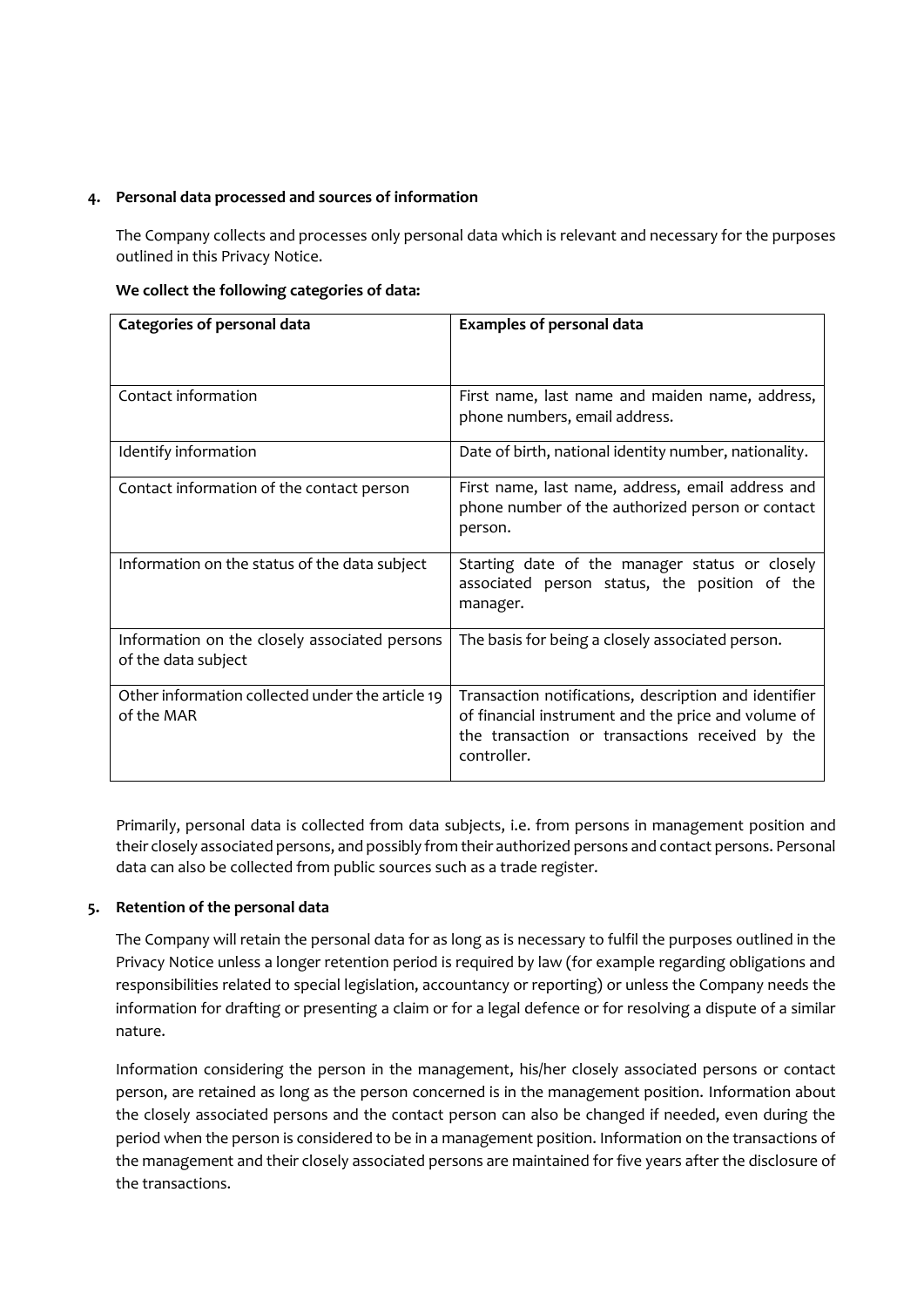### **6. Recipients of personal data**

Kamux may transfer personal data internally between companies belonging to the same group with Kamux Ltd.

Kamux may, in accordance with this Privacy Notice, outsource the process of personal data to the service providers or subcontractors. In addition, inter alia the following parties are involved in processing personal data: Euroclear Finland Ltd. The Company ensures with adequate contractual obligations that personal data is handled properly and lawfully.

Information may be disclosed to authorities, such as the Financial Supervisory Authority and the police based on the MAR and other statutory obligations, and for stock exchange releases to Nasdaq Helsinki Ltd.

The Company may also have to disclose personal data of data subjects in case of emergencies or in other unexpected situations to protect human life, health and property. Additionally, the Company may have to disclose the personal data of the data subjects if the Company is part of legal proceedings or other dispute resolution proceedings.

If Kamux is involved in a merger, business transaction or other transaction, it may be required to disclose the personal data to third parties. The data protection of the data subjects is also protected in said transactions and shall be duly notified to the data subjects when necessary.

The transfer of data to a third party is mainly done by electronic data transmissions, but information may also be disclosed by other means, such as by telephone or by letter.

## **7. Transfer of personal data outside EU/EEA**

Personal data will not be transferred outside the European Union or the European Economic Area.

## **8. Principles of protection of personal data**

Kamux processes personal data in a manner that seeks to ensure the proper security of personal data, including the protection against unauthorized processing and accidental loss, destruction or damage.

The Company uses appropriate technical and organizational safeguards to protect this, including the use of firewalls, encryption techniques and safe device facilities, proper access control and guidance for personnel and subcontractors involved in processing personal data.

All persons processing the personal data have a professional confidentiality under the laws and contract confidentiality provisions in relation to issues concerning the personal data.

## **9. Rights of the data subjects**

The data subject have the rights set out in the applicable data protection legislation.

#### **Right to access and verify**

The data subject has the right to obtain a confirmation that personal data is processed.

You have the right to verify and access your personal data and to request us to provide you the data in writing or electronically.

#### **Right to correct and erase information**